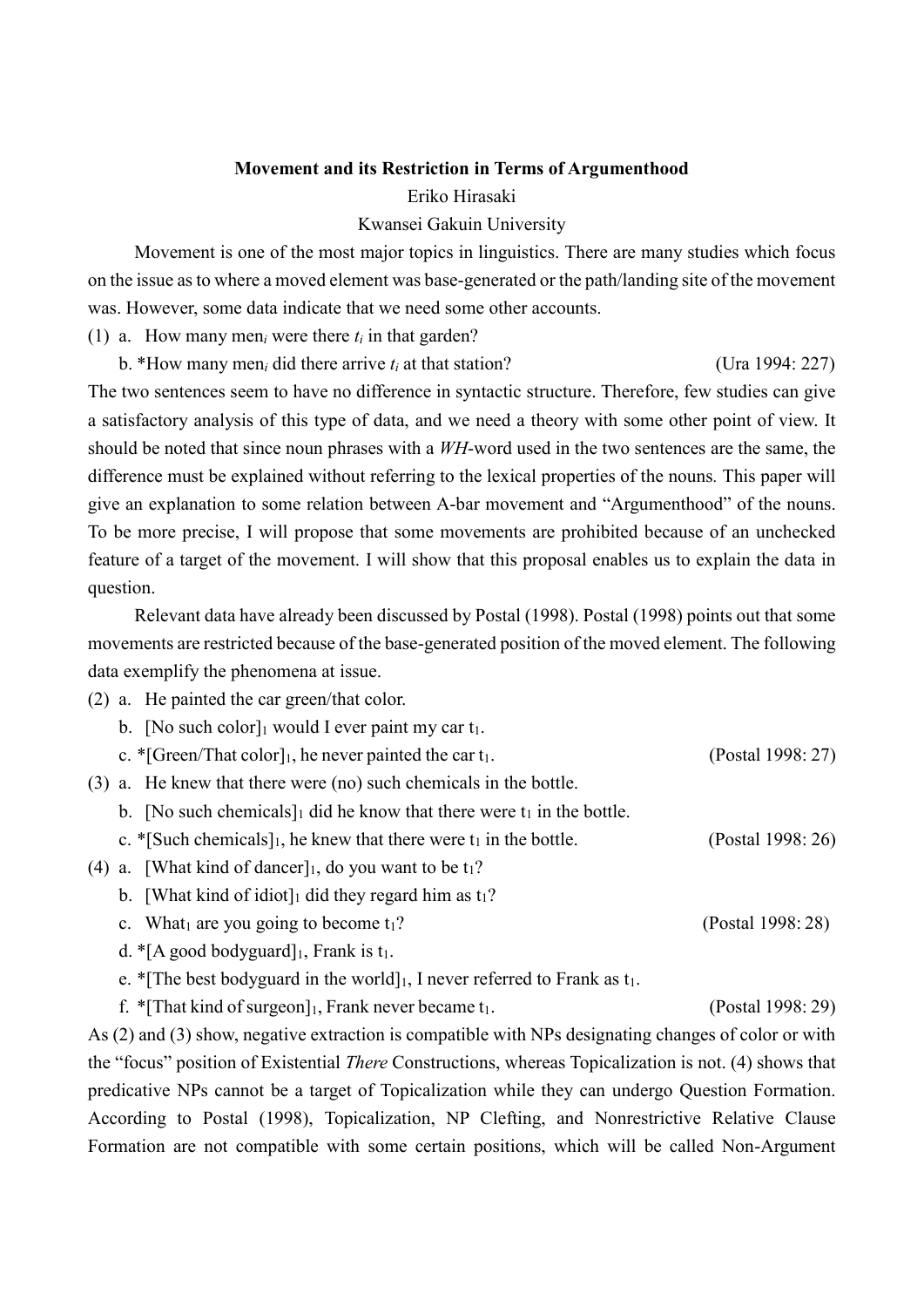position in this paper, but other extractions such as Question Formation, Restrictive Relative Formation, Negative Inversion, Pseudo-Clefting are compatible with Non-Argument position. There seems to be room for more work to be done in this area because all the movements mentioned here have basically been treated in the same way since Chomsky (1977).

 Here I propose that the (un)grammaticality of the above sentences can be explained by clarifying what Non-Argument positions are. In this paper I will assume that a noun phrase in a Non-Argument position does not reduce the adicity of a predicate. The notion of adicity here follows Heim & Kratzer (1998), whose definition is as follows: Arguments reduce the adicity of the predicate they combine with; modifiers leave it unchanged (H&K 1998: 64). Along this line, I will treat noun phrases in Non-Argument position as one kind of modifier, and assume that a certain feature, which I will call Argument feature (A-feature), remains unchecked if the noun phrase is used as a modifier. A-feature is assumed to be a feature which all noun phrases have, and this feature is checked if the noun phrase is used as an Argument of the predicate and refers to an entity. For example, *green/that color* in (2) does not refer to an entity, the associate of *There*-Construction and predicative nouns as well. Since the noun phrases used in the sentences above are not used as an Argument, their A-features remain. Therefore, assuming A-feature is incompatible with Topicalization, Clefting, and Nonrestrictive Relatives, the ungrammaticality of the sentences can be explained. Here I argue that the incompatibility can be deduced to LF-Reconstruction. If a movement has LF-Reconstruction, the remaining A-feature of the noun phrase will cause the ungrammaticality. Whether the movements have LF-Reconstruction can be supported by the existence/absence of Weak Crossover effect, which is studied by Safir (1986), Lasnik & Stowell (1991), Postal (1993) among many others. According to Safir (1986), Weak Crossover effects are not found in Nonrestrictive Relatives while they are in Restrictive Relatives. According to L&S (1991), Weak Crossover effects are absent in Topicalization. Assuming that movements which have LF-Reconstruction do not have Weak Crossover effect, which is also suggested by L&S (1991), the phenomena can be deduced to the same point.

### **References**

- Chomsky, N. 1977. On *wh*-movement. In P. Culicover, T. Wasow, and A. Akmajian, eds., *Formal Syntax*. New York: Academic Press.
- Heim, I. and A. Kratzer. 1998. *Semantics in Generative Grammar*. MA. Blackwell Publishing.

Lasnik, H. and T. Stowell. 1991. Weakest crossover. *Linguistic Inquiry* 22: 687-720.

Postal, P. 1993. Remarks on Weak Crossover Effects. *Linguistic Inquiry* 24: 539-556.

Postal, P. 1998. *Three Investigations of Extraction*. Cambridge, Mass: MIT Press.

Safir, K. 1986. Relative Clauses in a Theory of Binding and Levels. *Linguistic Inquiry* 17: 663-689.

Ura, H. 1994. A Short Note on Partitive Case Checking and the Expletive *There*. *English Linguistics* 11: 227-236.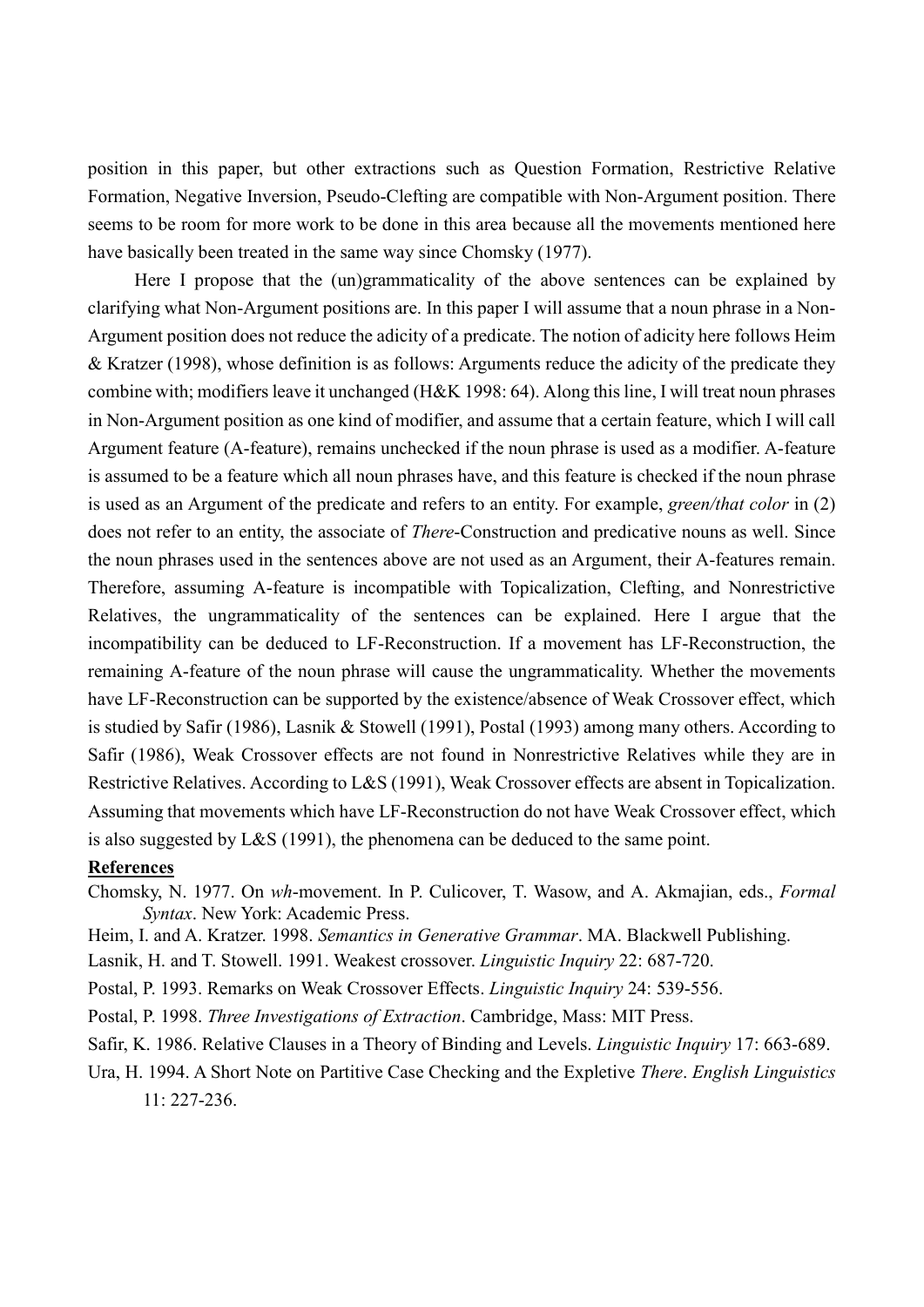### **How the speakers create the common ground with audience in TED Talks?**

Reika Sakurada

(Graduate school of Humanities, Japan Women's University)

The aim of this study is to examine how the American and Japanese speaker deliver a speech to make common ground with audience in public speaking. When people communicate with the other, common ground, or the shared knowledge, facilitates better and smoothly mutual understanding (Clark and Brennan, 1991). In the context of public speaking, there is nearly empty of common ground between the speaker and audience because they meet for the first time and each audience has diverse social background. How does the speaker deliver a speech to gain better understanding for a large audience who do not share the common ground? This paper deals with "TED Talks" delivered by American and Japanese speakers as data and examines (1) the discourse structure and (2) rhetorical expressions. Through the analyses, this paper focuses on the difference of how the American and Japanese speakers create common ground and build the relationship with audience in a public speech.

Regarding the discourse structure, many studies in contrastive rhetoric and linguistic stylistics have pointed out that essay structure takes on different forms depending on cultures (Kaplan 1989, Leggett 1975, Honna 1989). As seen this, while many studies dealing with written language have been conducted, not much in available on spoken language. Regarding the rhetorical expressions in public speaking, many studies examine them in the political context but there are few research on the expression in the context of what the speakers deliver their own ideas based on various range of the theme.

This paper deals with 12 American English and 12 Japanese speeches of "TED (Technology, Entertainment, Design) Talks" as data; which is a webcast project of a globally-spreading speaking event, "TED Conference." The paper focuses on (1) how the speakers construct episodes, and (2) how they employ rhetorical expressions when they enhance the interactivity and create common ground.

Results of the analysis (1) reveal that American and Japanese speakers construct speeches differently. American speakers give some episodes by emphasizing the certainty of their own thesis statement. They give the thesis statement, or the main point, at the beginning of a speech. The audience can thereby grasp the essence of the content of the speech right away. On the other hand, Japanese speakers show the thesis statement at the end of the speech. The speakers give some episodes to co-construct the path to the goal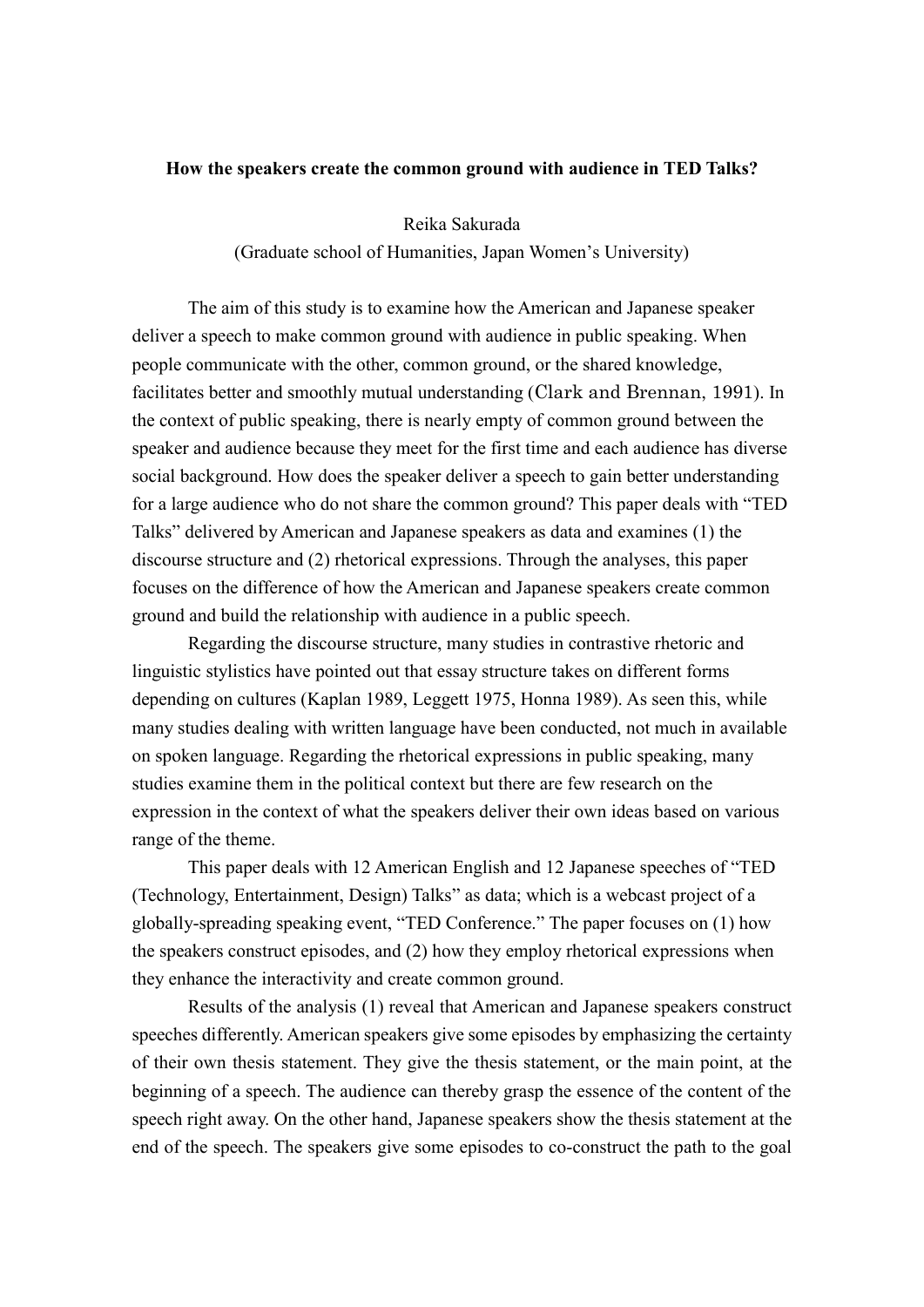of the speech with audience. Audience does not know the conclusion until the end, they need to consider and imagine what the thesis statement is by referring to episodes which have already been presented by the speaker as cues.

Next, the results of analysis (2) will be shown. Both American and Japanese speakers use the method of parallelism and the method of question, their ways and effect show the difference. Moreover, American speakers use the words "fact" and "evidence" to highlight certainty of the information. On the other hand, Japanese speakers use the sentence-final particle ne which is a marker in showing a co-responding attitude (Kamio 1990) to attempt to share the emotion and create rapport with audience.

In conclusion, this paper shows the differences how the public speakers convey their own ideas toward audience who do not have common ground. American speakers tend to deliver a speech as the "leader" and make common ground by providing information which shows speaker's possession and high accuracy. On the other hand, Japanese speakers deliver a speech as the "partner" with audience and make common ground by emphasizing assent and rapport. As can be seen, American and Japanese speakers posit the speaker's role differently and they have the own fashion of speaking respectively.

#### **References**

- Clark, H. H., and Brennan, S. A. (1991). In L.B. Resnick, J.M. Levine, & S.D. Teasley (Eds.). Perspectives on socially shared cognition. Washington: APA Books.
- Honna, N. 1989. Nihongo no buntai to eigo no buntai [The stylistics in Japanese and English]. Kooza: Japanese language and Japanese language education 5: 363- 385. Meiji shoin.
- Kamio, Akio. 1990. Joohoo-no nawabari riron: Gengo-no kinoo-teki bunseki (The theory of territory of information: A functional analysis of language). Tokyo: Taisyuukan Shoten.
- Kaplan, Robert. 1966. Cultural thought patterns in intercultural education. Language learning 16, 14. 1-20.
- Leggett, A. 1975. Notes on the writing of scientific English and Japanese physics. 21, 11. The Physical Society of Japan.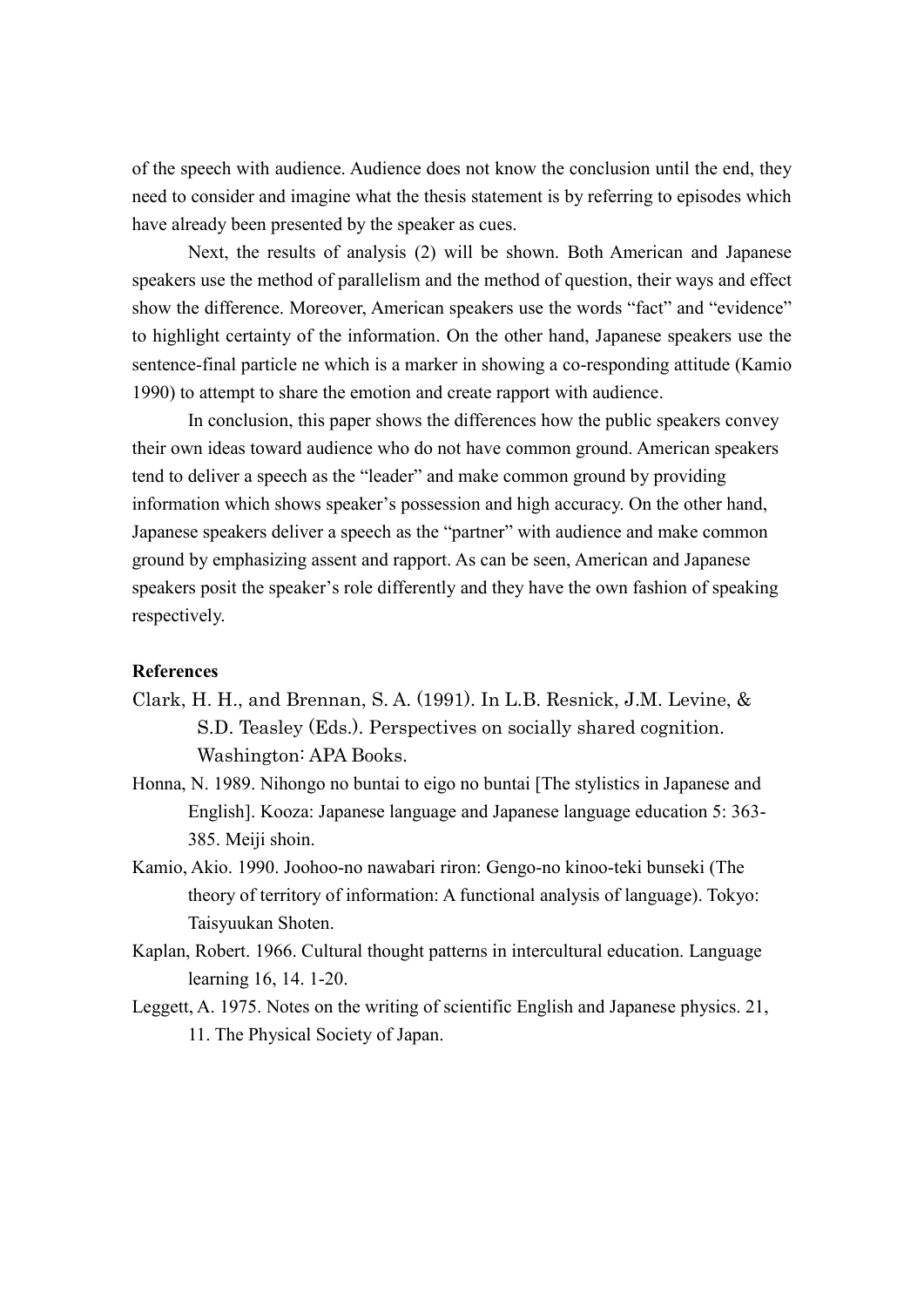# **What to Do with PGs in Japanese: An** *Anti-Lexicalist* **Approach**

## **Norio Suzuki** *Kobe Shinwa Women's University (former professor)*

**Synopsis** : This paper gives an argument for an inventory of Japanese null arguments (JNAs) involving *pro* & *parasitic gaps* (PGs) (A 2011, Mi 2017) to the (almost) exclusion of *argument-ellipsis* (*AE*) of O (1998). I discuss the *word-formation* (WF)*/lexical-acquisition* (LA) of JNAs under *Anti-Lexicalism* (*AL;* Mu 2016, B 2015). I follow A (2011) in assuming the presence of PGs in J in addition to *pro.* A (2011) observes: "Adopting the functional determination approach taken by Ch (1982), let us suppose that all instances of NAs in fact originate from one entity that lacks all features …." Capitalizing on "**one entity that lacks all features**," I take the symbol *Φ* (meaning '*one entity that lacks all features'*) as the *"lexical precursor cell* (**LPC**)" for *pro* & PGs (B 2015, Mu 2016 for LPCs as input to narrow-syntax NS). The WF/LA procedure under *AL* for JNAs may be one according to which the LPC *Φ* is Merged into NS, is derivationally manipulated & acquires lexical features, and then is realized as either *pro* or a PG. For acquisition purposes under *AL,* my analysis is couched in the terms of Y's (2005, 2011) *Elsewhere Condition* (EC). I take derivational fragments as *micro-cues* of W (2009) & such fragments can count as *exceptions* for the EC's serial search procedure.

**Proposal** : PG constructions in J discussed by A (2011) are judged by the criterion of English PGs. Turning to JNAs, A (2011) observes: "The bound *pro* strategy preempts the *AE* strategy," limiting JNAs to *pro* and PGs, given last resort *AE.* While he does not discuss PGs, Mi (2017) claims that all JNAs are *pro,* with possibility of sloppy interpretation due to *pro* serving as an E-type pronoun. Look at the following, based on Y (2005):

## (1) **Elsewhere Condition Serial Search (ECSS)** *for* **pro** *&* **PGs in Japanese**

- (the darkened, derivational fragment as 'triggering' *micro-cue* & as an 'exception' for ECSS)
	- **If**  $\Phi$  is in [... XP ... [...  $\Phi$  ...] ... *t* ...], where XP locally A'-binds  $\Phi$ , with *t* as a real gap, **THEN**  $\Phi$  = a PG.

### *ELSE:* Apply  $\bf{R}$  ( $\bf{R}$ :  $\Phi = pro$ )

- (i) If  $\Phi$  is in [... XP ... [...  $\Phi$  ...] ...  $t$  ...], where XP locally A-binds  $\Phi$ , with  $t$  as a real gap, then  $\Phi = pro$ .
- (ii) If  $\Phi$  is in [ ... XP ... [ ...  $\Phi$  ... ]], where XP is a (salient) discourse entity, then  $\Phi = pro$ , interpreted in terms of XP via the E-type pronoun strategy.

**Consequences & Implications** : Look at the NS-structures into which the LPC *Φ* is Merged (NL = nominalizer; (2a) being A's 2011: (42) & (2b) A&N's 2009: (27)):

- (2) a. Dare-o [hazimete *Φ* atta] hito-ga *t* kenasita no desu ka? who-Acc for-the-first-time saw person-Nom criticized NL be Q
	- b. Zibun-no donna syasin-o [*Φ* mita] subete-no hito-ga Mary-ga self-Gen what picture-Acc saw every-Gen person-Nom M.-Nom *t* kiniitteiru to itta no?

like C said Q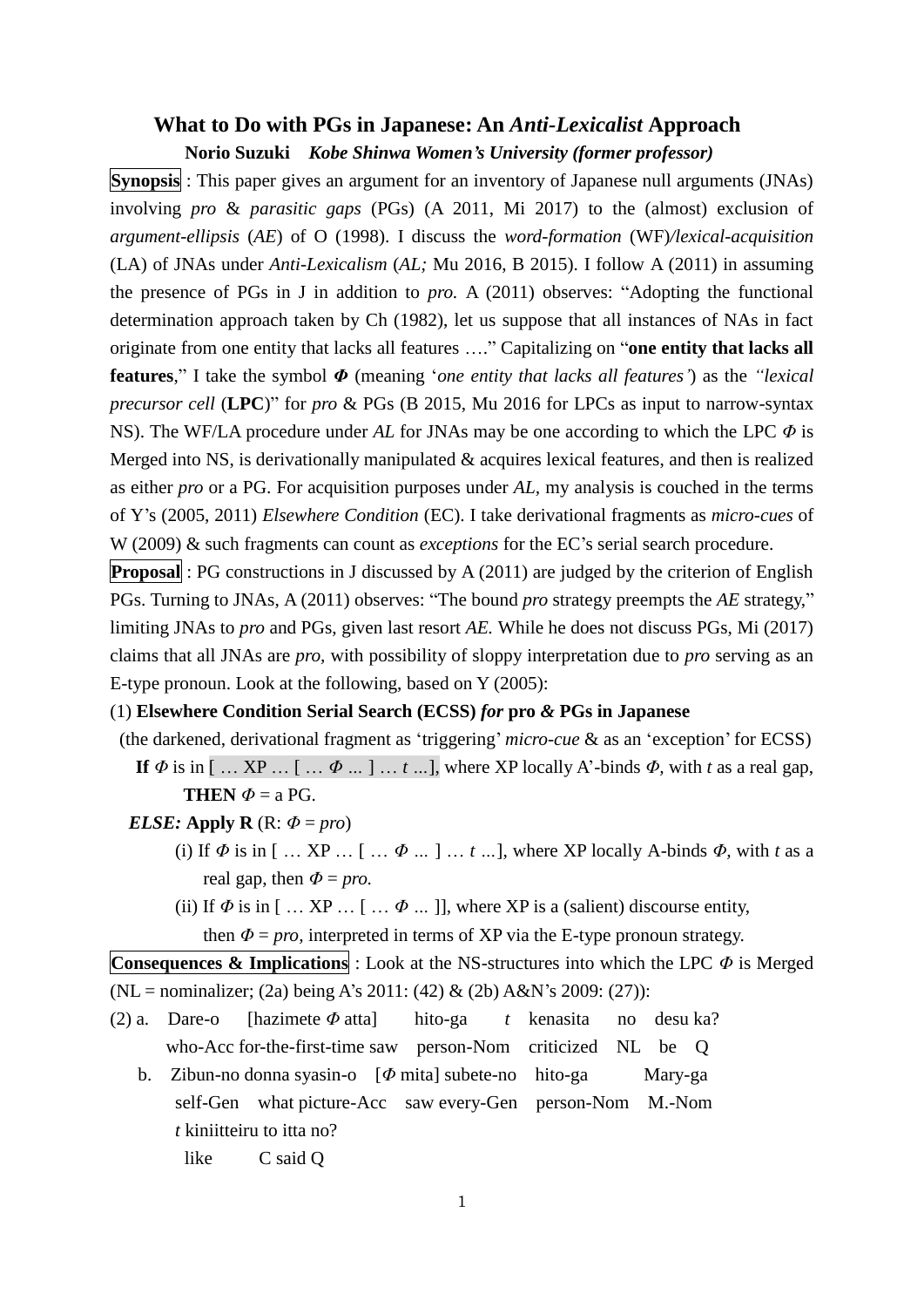(3) a. [dare-o [hazimete  $(\Phi \Rightarrow)$  *pro* atta] hito-ga *t* ...] (for (2a)) (*Dare-o* A-scrambled to the position in (3a) A-binds *Φ,* allowing it to be identified as *pro* without inducing a weak crossover (WCO) violation; (1i) above)

 b. [zibun-no donna syasin-o [(*Φ* =>) PG mita] subete-no hito-ga Mary-ga *t* …] (for (2b); *Zibun* can refer to *subete-no hito* 'everyone', but not to *Mary,* showing *Φ* to behave like a PG with Condition A reconstruction into *Φ* possible; *Zibun-no donna syasin-o* longdistance scrambled to this position is A'-movement, so *Φ* is A'-bound by it & identified as a PG; see (1)) As for "?\**[Hazimete Φ atta] hito-ga dare-o kenasita no desu ka?"* (discussed by T 2006 & A 2011: (41)), I take its ungrammaticality to be due to the absence of A- or A' movement binder for *Φ,* A-scrambling of *dare-o* being barred because of the constraint prohibiting 'covert' scrambling (A&H 2012: n.10), & also to the wh-phrase *dare-o* serving as intervener for some null discourse topic acting as identifier for *Φ* (as *pro*)). Look at the example involving a null discourse topic (NDT;  $^{\circ}\mathcal{O}_{\text{topic}}$ ):

(4) a. [[Hyaku-peeji-nimo *Φ* mitanai-noni] *Φ* hiratojini-sareteita]. one hundred pages-up-to-even full become-Neg although *hiratoji*-bind-Pass-be-Past 'Although it was less than 100 pages long, it was *hiratoji-*bound.'

(Situation: The clerk working at the secondhand bookstore gets interested in a thin booklet newly arrived at the store; Yonezawa 2009: 7)

 b. (i) [CP Øtopic ('*sono syoosassi'*(*the booklet*)) [(*Φ* =>) *pro* hiratojini-sareteita]] (The NDT's content is *sono syoosassi* (*the booklet*); In the absence of A- or A'-movement binder, *Φ* is identified as *pro* (as an E-type pronoun))

(ii) [CP Øtopic [[hyaku-peeji-nimo (*Φ* =>) PG mitanai-noni]

(*pro*/E-type pronoun =>) *sono syoosassi-wa* hiratojini-sareteita]]]

(E-type pronoun interpretation of *pro* via the NDT; The adjunct clause '[hyaku-peeji- nimo *Φ* mitanai-noni]' is late-Merged into the matrix clause; & as for *Φ* in the adjunct, the configuration ' $[\emptyset_{\text{topic}}$  [[  $\ldots \Phi \ldots]$  *sono syoosassi-wa*  $\ldots$  ]]' may serve as the micro-cue fragment (see (1)) for PG acquisition '[ ...  $XP$  ... [ ...  $\Phi$  ... ] ...  $t$  ...], where XP locally A'binds *Φ,'*so that *Φ* is identified as a PG) **Selected References** Abe/A. 2011. Real parasitic gaps in Japanese. *JEAL* 20/ Abe & Hornstein/A&H. 2012. "Lasnik-effects" and string-vacuous ATB movement. In *Ways of structure building*/ Abe & Nakao/A&N. 2009. On ATB-movement and parasitic gaps in Japanese. *SICOGG* 2009/ Boeckx/B. 2015. *Elementary syntactic structures*/ Chomsky/Ch. 1982. *Some concepts and consequences of the theory government and binding*/ Miyagawa/Mi. 2017. *Agreement beyond phi*/ Murphy/Mu. 2016. Phasal eliminativism, anti-lexicalism, and the status of the unarticulated. *Biolinguistics* 10/ Oku/O. 1998. *A theory of selection and reconstruction in the minimalist perspective.* PhD UConn/ Takahashi/T. 2006. Apparent parasitic gaps and null arguments in Japanese. *JEAL* 15/ Westergaard/W. 2009. *The acquisition of word order*/ Yang/Y. 2005. On productivity. In *Linguistic variation yearbook* Vol.5/ Yang/Y. 2011. Three factors in language variation. In *The biolinguistic enterprise/* Yonezawa, Honobu. 2009. *Tsuisoo Godanshoo*(「追想五断章」).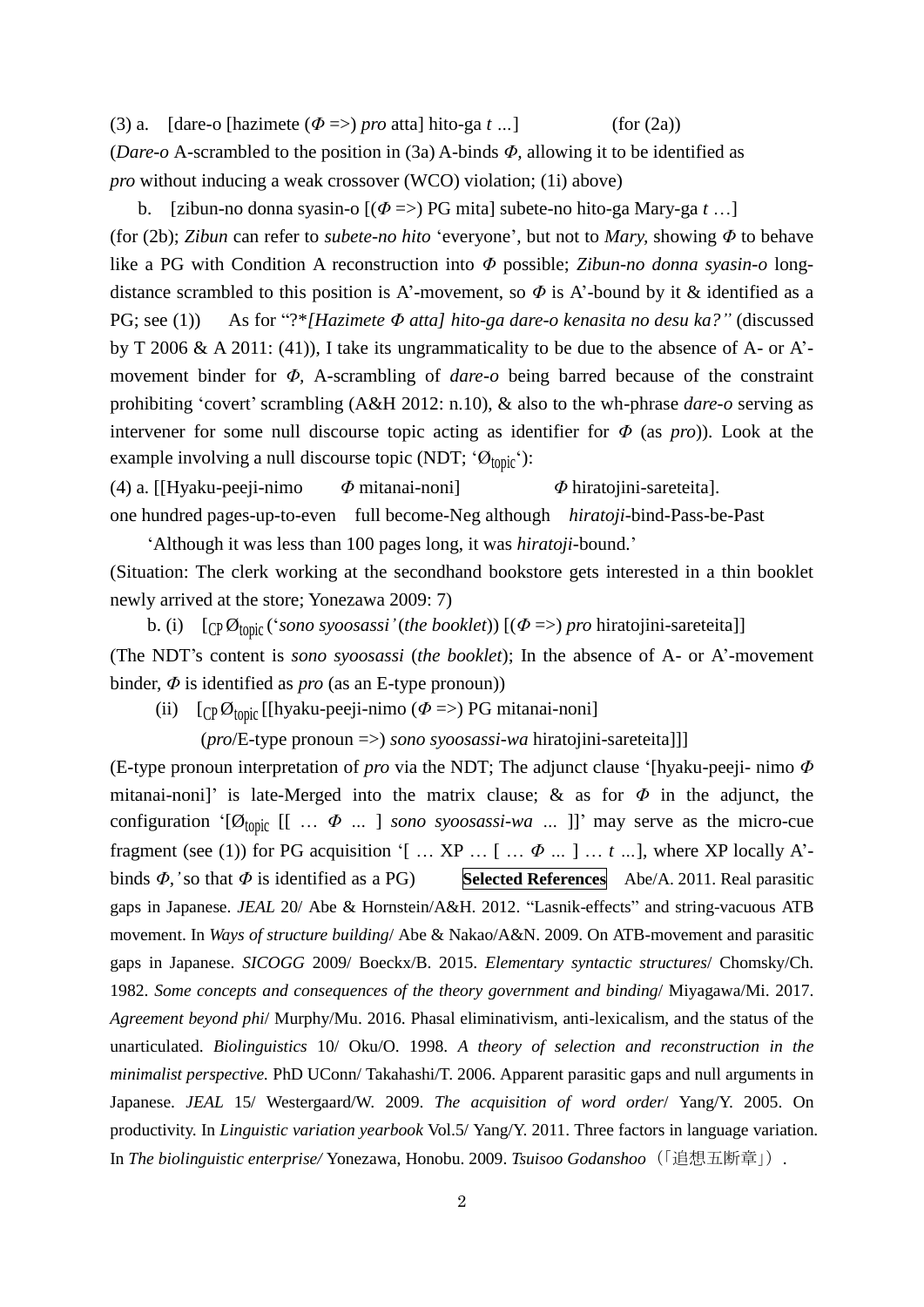# **A Hybrid Analysis of Multiple Sluicing in Mandarin Chinese** Chyan-an Arthur Wang

*Chung Yuan Christian University, Taiwan*

Multiple sluicing is an elliptical construction in which more than one *wh*-phrase survives in the elided clause (i.e., the sluice). Examples from English and Japanese are shown below:

- (1) I know that in each instance one of the girls got something from one of the boys. But they didn't tell me **which from which**. (Bolinger 1978)
- (2) Dareka-ga dareka-ni atta sooda. Dakedo boku-wa **dare-ga dare-ni** ka soozoodekinai. someone-NOM someone-DAT met I.heard but I-TOP who-NOM who-DAT Q cannot.imagine Lit. 'I heard someone met someone. But I can't imagine who who.' (Takahashi & Lin 2012)

With reference from English and Japanese counterparts, this paper aims to investigate multiple sluicing in Mandarin Chinese (hf. Mandarin), as shown in (3), focusing on its syntactic derivation from the generative perspective.

(3) Lisi shuo ta jiandao-le yi-ge dongxi keshi ta bu keng toulu shi **shenme zainali** Lisi say 3SG find-PRF one-CL thing but 3SG NEG willing reveal SHI what where 'Lisi said he found something, but he was not willing to reveal what where.'

A particular research question is how Mandarin, a *wh*-in-situ language, derives multiple sluicing under the condition that not any single *wh*-word can normally front in forming (multiple) *wh*questions. Even though there are abundant studies on Mandarin sluicing in the literature (Wang 2002, 2008, 2012; Wei 2004, 2009, 2011; among others), there appears to be only two works (Chiu 2009; Takahashi & Lin 2012) on multiple sluicing, both of which lack a conclusive analysis and suffer from empirical challenges. Therefore, by systematically scrutinizing novel data to build the empirical basis, I propose a novel deletion-based analysis for multiple sluicing. Specifically, I suggest an alternative based on different movement operations, with which the multiple *wh*-remnants in a sluice evacuate from the elliptical site. The movement operations in question include *wh*-focalization and *wh*topicalization whose landing sites are the focus projection and iterative topic projections, respectively, in the left periphery. Depending on their compositional natures, I suggest that *wh*-remnants in a sluice can take up different movement operations. In particular, minimal *wh*-words like *shei* 'who' and *shenme* 'what', which are morphologically atomic, provide no given information and can thus be used to ask out-of-the-blue questions, so they can only undergo focus movement to the unique syntactic focus projection and are subsequently marked by the copula *shi*. This captures the fact that minimal *wh*-phrases can occur only once in Mandarin multiple sluicing, as exemplified in (4):

(4) \*Lisi zhi jide you ren mai-le dongxi dan ta wang-le shi **shenme** (shi) **shei** Lisi only remember have person buy-PRF thing but 3sG forget-PRF SHI what SHI who Int. 'Lisi only remembered someone bought something, but he forgot what who.'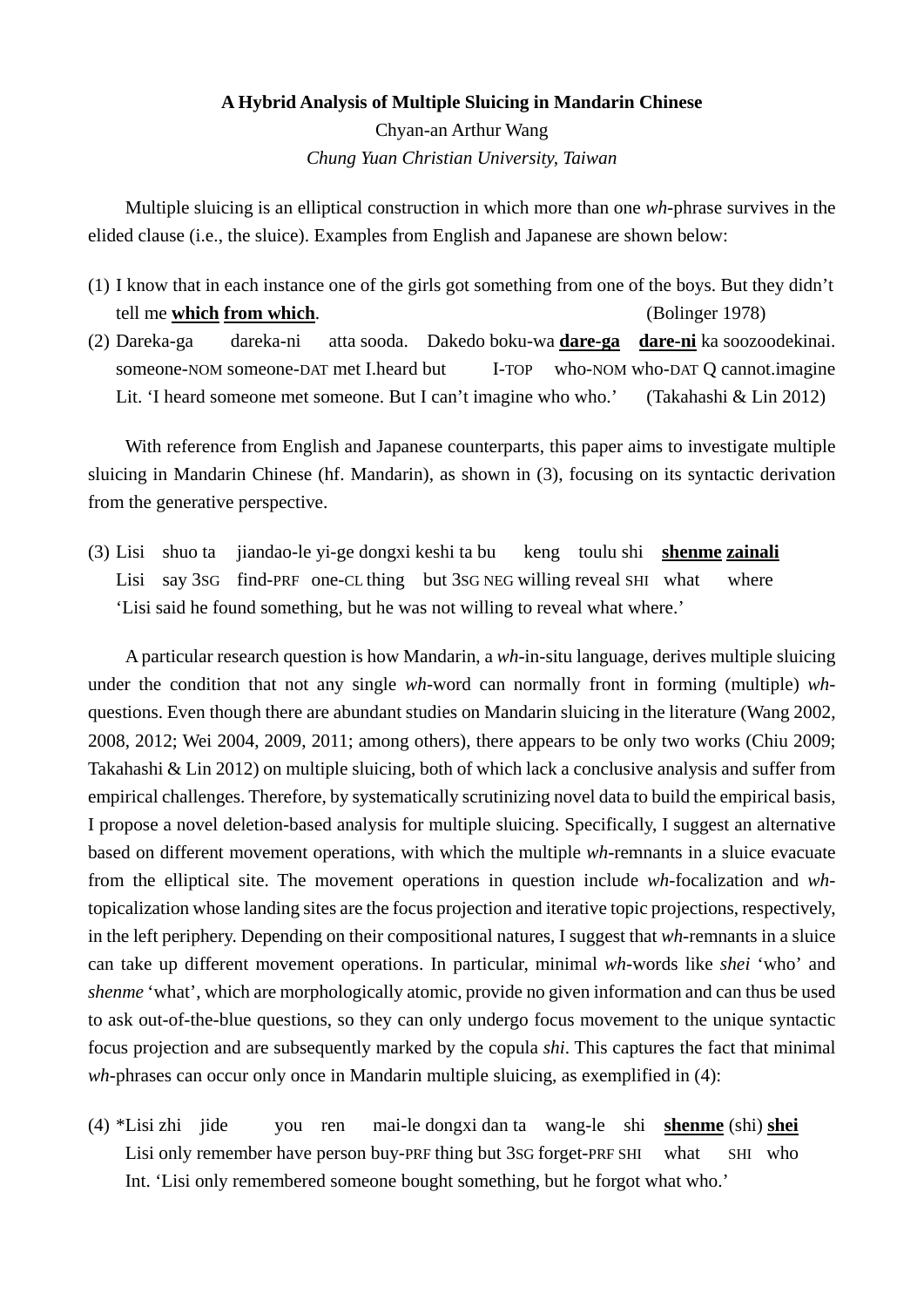On the other hand, complex ones like *zai-na-li* 'at-which-place/where' and *shenme-shihou*  'what-time/when' either are discourse-linked or provide a common nominal set in mind (cf. Pan 2014) as can be seen from the way they are composed; hence, they can serve as *wh*-topics. Given the iterative nature of topic projections (Rizzi 1997; among others), it is expected to see more than one instance of complex *wh*-words undergoing *wh*-topicalization to the left periphery. Accordingly, more than one *wh*-topics can be immune from deletion in Mandarin multiple sluicing, as shown in (5). The proposed analysis thus captures the restriction on the number of *wh*-remnants as well as the distribution patterns of multiple sluicing in Mandarin.

(5) Lisi yinggai yijing mai-le fangzi Lisi should already buy-PRF house zhishi ta bu gaosu women (shi) { **zainali shenmeshihou / shenmeshihou zainali**} only 3sG NEG tell 1PL SHI where when when where 'Lisi should have already bought a house; just that he didn't tell us {where when/when where}.'

In the literature, it has been shown that multiple sluicing observes the so-called clausemate condition, regulating that the two (or more) *wh*-remnants (and accordingly their antecedent correlates) in multiple sluicing should be local to one another. The locality in question is roughly equivalent to the clausal boundary. The condition works in English (Merchant 2006; Lasnik 2014) and in Japanese (Takahashi 1994; Nishigauchi 1998; Takahashi and Lin 2012). However, this is not really the case for Mandarin multiple sluicing since the clausemate condition is not observed, as evidenced in (6):

(6) cengjing you **yi-ge ren**x gaosu wo [Lisi zui xihuan **mou yi-zhong jiu**y], once have one-CL person tell 1SG Lisi most like certain one-CL wine zhishi wo zao yijing wang-le shi **shei**x **na yi-zhong jiu**<sup>y</sup> only 1SG early already forget-PRF SHI who which one-CL wine 'Someone once told me that Lisi likes a certain kind of wine the most; just that I already forgot who which kind of wine.'

The non-observance of the clausemate condition follows naturally from the proposed analysis which assumes different kinds of movement operations, each of which is independently capable of crossing clausal boundaries. As such, there is no clausemate effect, as expected.

### **Selected References**

Lasnik, Howard. 2014. Multiple Sluicing in English? *Syntax* 17.1: 1-20.

- Merchant, Jason. 2006. Sluicing. In *The Blackwell Companion to Syntax, vol. 4*, eds. M. Everaert, H. V. Riemsdijk, R. Goedemans, and B. Hollebrandse, 234–270. Oxford: Wiley-Blackwell.
- Nishigauchi, Taisuke. 1998. 'Multiple Sluicing' in Japanese and the functional nature of *wh*-phrases. *Journal of East Asian Linguistics* 7:121-152.
- Takahashi, Daiko and Sichao Lin. 2012. Two Notes on Multiple Sluicing in Chinese and Japanese. *Nanzan Linguistics* 8: 129-145.
- Wang, C.-A. Arthur. 2008. Sluicing and Resumption. In *The Proceedings of the 37th Meeting of the NELS*, eds. E. Elfner and M. Walkow. Amherst, Mass.: GLSA, Univ. of Massachusetts at Amherst.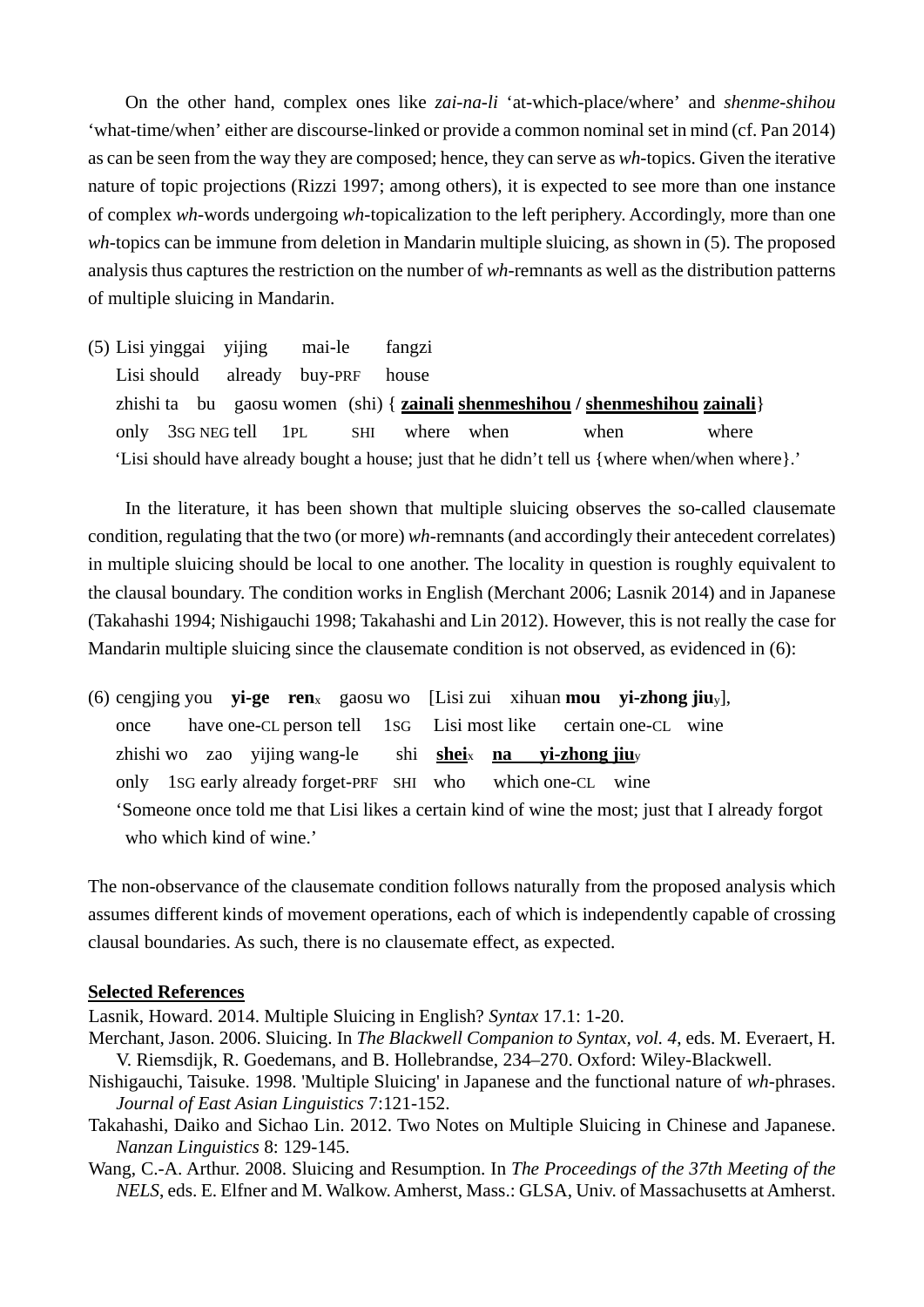### **Reconsidering Subject Raising in Japanese -From a Perspective of Agentivity-**

Takaya Yamaguchi

Graduate School of Humanities, Kobe University

## Proposal

In this paper, subject raising in Japanese is reconsidered and I will argue that oblique subject can involve subject raising as well as nominative subject. It is well-known that subjects are assigned different Cases in Japanese. That is, in Japanese, subject is assigned not only nominative Case but also oblique Case, as in (1). In previous studies, it has been argued that while nominative subject involves subject raising, oblique subject does not (Kishimoto 2010 and among others). Kishimoto (2010) confirms this proposal by using a focus particle *bakari*. Kishimoto (2010) argues that the focus particle *bakari* takes scope over *v*P but not TP, and that this property accounts for the fact that while nominative subject is not associated with *bakari*, oblique subject is. Based on this data, it is claimed that while nominative subject involves subject raising, oblique subject does not.

This analysis is, however, problematic with respect to Agentivity of subject nominals. Let us demonstrate this using *muriyari* 'forcefully', an Agent-oriented adverb. This adverb is used only in the case that there is a (di-)transitive verb or an unergative verb in a sentence. In other words, this adverb is not used with an unaccusative verb, as in (3). Given the fact that the Agent-oriented adverb is used only in the cases where the subject nominal with that adverb shows Agentivity, it can be assumed that the Agent-oriented adverb can be adjoined to *v*P or the upper projection. Otherwise, not only grammatical sentences but also ungrammatical sentences should be generated. If we follow Kishimoto's analysis, however, the linear order of oblique subject in (4) cannot be generated because oblique subject is generated in Spec of *v*P and stays in-situ.

To solve this problem, I propose that oblique subject involves subject raising to Spec of the projection upper than *v*P and lower than TP. The data in (4) indicate that the subjects in (4) are assigned the theta role Agent. However, this is problematic in terms of theta-role assignment because the *kara*-marked subjects are assigned both Agent and Source. This multiple theta-role assignment is not allowed by Theta Criterion in (5). This problem can be solved by introducing PRO generated in Spec of VP (see Hasegawa 1990) and the structure shown in (6). In this structure, the theta-role Agent is assigned to subject nominal, and the theta-role Source is assigned to this PRO. Consequently the problem of theta-role assignment is solved.

## Data

(1) a. Taro-*ga* Hanako-ni booru-o nage-ta. *Nominative subject*  $Taro_{\text{row}}$  Hanako- $\text{call}_{\text{corr}}$  throw-"Taro threw a ball to Hanako."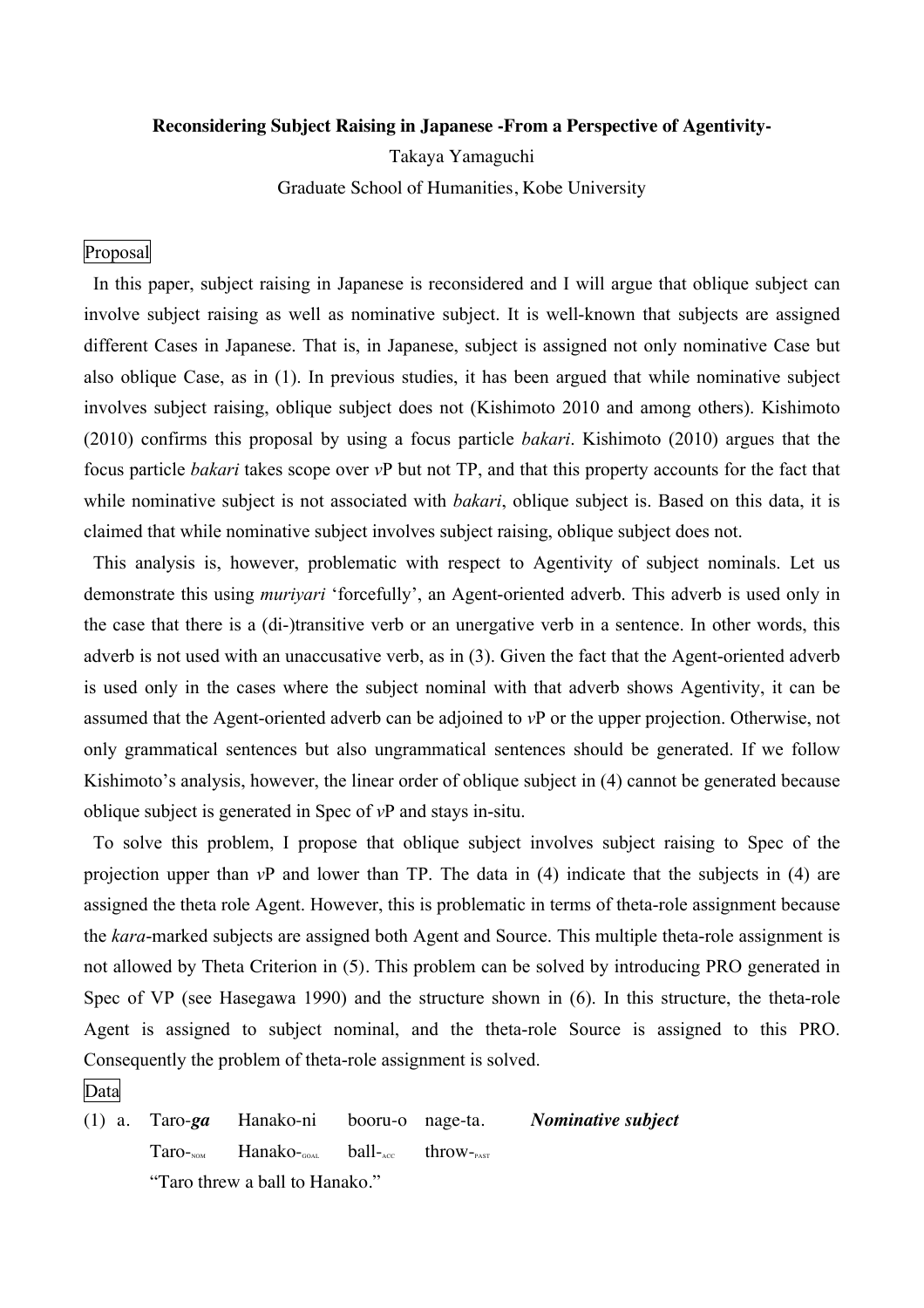|          | $\mathbf b$ .                                                      | Taro- <i>kara</i>         | Hanako-ni booru-o nage-ta.                           |                                              |                      |                      | Oblique subject                                                                                                                                                                                                                                                                                                                                                                                                                                                                 |                       |
|----------|--------------------------------------------------------------------|---------------------------|------------------------------------------------------|----------------------------------------------|----------------------|----------------------|---------------------------------------------------------------------------------------------------------------------------------------------------------------------------------------------------------------------------------------------------------------------------------------------------------------------------------------------------------------------------------------------------------------------------------------------------------------------------------|-----------------------|
|          |                                                                    | Taro-source               | $Hanako$ <sub>GOAL</sub> ball- $_{acc}$              |                                              | $th row$ - $_{PAST}$ |                      |                                                                                                                                                                                                                                                                                                                                                                                                                                                                                 |                       |
|          | "Taro threw a ball to Hanako."                                     |                           |                                                      |                                              |                      |                      |                                                                                                                                                                                                                                                                                                                                                                                                                                                                                 |                       |
| $(2)$ a. |                                                                    |                           | Kodomo-ga manga-o yon-de-bakari i-ru                 |                                              |                      |                      |                                                                                                                                                                                                                                                                                                                                                                                                                                                                                 |                       |
|          |                                                                    | $child$ <sub>NOM</sub>    | $comic-acc$ read- $_{\text{prcp}}$ -only             |                                              |                      | $be$ - $_{PRES}$     |                                                                                                                                                                                                                                                                                                                                                                                                                                                                                 |                       |
|          |                                                                    |                           | "The child is only reading the comics."              |                                              |                      |                      |                                                                                                                                                                                                                                                                                                                                                                                                                                                                                 | (Kishimoto 2010: 631) |
|          | b.                                                                 |                           | John-kara keeka-o osie-te-bakari i-ru                |                                              |                      |                      |                                                                                                                                                                                                                                                                                                                                                                                                                                                                                 |                       |
|          |                                                                    |                           | John-from result-Acc teach-PTCP-Only be-PRES         |                                              |                      |                      |                                                                                                                                                                                                                                                                                                                                                                                                                                                                                 |                       |
|          |                                                                    |                           | "Only John is telling the results."                  |                                              |                      |                      |                                                                                                                                                                                                                                                                                                                                                                                                                                                                                 | (Kishimoto 2010: 650) |
|          |                                                                    | (3) muriyari 'forcefully' |                                                      |                                              |                      |                      |                                                                                                                                                                                                                                                                                                                                                                                                                                                                                 |                       |
|          | a.                                                                 | *Ken-ga                   | muriyari                                             | oniyome-o                                    |                      |                      | kowagat-ta                                                                                                                                                                                                                                                                                                                                                                                                                                                                      |                       |
|          |                                                                    | $Ken$ - $_{NOM}$          | forcefully                                           | horrible wife-ACC                            |                      | $fear_{\text{past}}$ |                                                                                                                                                                                                                                                                                                                                                                                                                                                                                 |                       |
|          |                                                                    |                           | "Ken was forcefullh afraid of his horrible wife."    |                                              |                      |                      |                                                                                                                                                                                                                                                                                                                                                                                                                                                                                 |                       |
|          | $\mathbf b$ .                                                      | *kabin-ga <i>muriyari</i> |                                                      | koware-ta                                    |                      |                      |                                                                                                                                                                                                                                                                                                                                                                                                                                                                                 |                       |
|          |                                                                    | $vase$ <sub>NOM</sub>     | forcefully                                           | $break_{\text{past}}$                        |                      |                      |                                                                                                                                                                                                                                                                                                                                                                                                                                                                                 |                       |
|          |                                                                    |                           | "The vase forcefully broke."                         |                                              |                      |                      |                                                                                                                                                                                                                                                                                                                                                                                                                                                                                 | (Yamaguchi 2016: 57)  |
| $(4)$ a. |                                                                    | John-kara muriyari        |                                                      | Mary-ni                                      | booru-o              |                      | nage-ta                                                                                                                                                                                                                                                                                                                                                                                                                                                                         |                       |
|          |                                                                    | John-source forcefully    |                                                      | Mary-GOAL ball-ACC                           |                      |                      | $th row$ - $_{PAST}$                                                                                                                                                                                                                                                                                                                                                                                                                                                            |                       |
|          |                                                                    |                           | "John threw a ball to Mary."                         |                                              |                      |                      |                                                                                                                                                                                                                                                                                                                                                                                                                                                                                 |                       |
|          | b.                                                                 |                           | John- <i>kara <b>muriyari</b></i>                    | Mary-ni                                      | himitu-o             |                      | hanasi-ta                                                                                                                                                                                                                                                                                                                                                                                                                                                                       |                       |
|          |                                                                    | John-SOURCE               | forcefully                                           | Mary- <sub>GOAL</sub> secret- <sub>ACC</sub> |                      |                      | $talk$ - $_{\text{past}}$                                                                                                                                                                                                                                                                                                                                                                                                                                                       |                       |
|          |                                                                    |                           | "John forcefully talked to Mary about a secret."     |                                              |                      |                      |                                                                                                                                                                                                                                                                                                                                                                                                                                                                                 |                       |
|          |                                                                    | (5) Theta Criterion       |                                                      |                                              |                      |                      |                                                                                                                                                                                                                                                                                                                                                                                                                                                                                 |                       |
|          | (i)                                                                |                           | Each argument bears one and only one $\theta$ -role. |                                              |                      |                      |                                                                                                                                                                                                                                                                                                                                                                                                                                                                                 |                       |
|          | (ii) Each $\theta$ -role is assigned to one and only one argument. |                           |                                                      |                                              |                      |                      | (Chomsky 1981: 35)                                                                                                                                                                                                                                                                                                                                                                                                                                                              |                       |
|          |                                                                    |                           |                                                      |                                              |                      |                      | (6) $\left[ {}_{\text{tr}}\text{Spec}\left[ {}_{\text{tr}}\text{SBJ-kara}_{\text{GAGENTI}}\left[ {}_{\text{tr}}\text{ADV}\left[ {}_{\text{tr}}\text{t_i}\left[ {}_{\text{VP}}\text{PRO}_{\text{SOLRCEI}}\left[ {}_{\text{VP}}\ldots \text{NP}\left[ {}_{\text{THEMEI}}\text{V}\left[ {}_{\text{THEMEISOLRCEI}}\right]\right] \right. \right)\right. \right) \text{ and } \left[ \text{V}_{\text{GAGENTI}}\right]\right] \text{X} \text{ or } \left[ \text{V}_{\text{GAGENTI}}\$ |                       |

## **References**

Chomsky, Noam (1981). *Lectures on Government and Binding*. Dordrecht: Foris. Hasegawa, Nobuko (1990). On VP-internal subject hypothesis. Tadashi Sakamoto and Yasuaki Abe (eds.) *Nihongokyoikukoku Kokusaisinpojiumu Houkokusyo*: 249-254. Aichi: Nanzan University. Kishimoto, Hideki (2010). Subjects and Constituent Structure in Japanese. *Linguistics* 48: 620-670. Yamaguchi, Takaya (2016). Nihongo no nizyutadoosi yurai tadoosi ni tsuite "Transitive Verbs Derived from Ditransitive Verbs in Japanese". *Kobe Working Paper in Linguistics* 10: 51-68.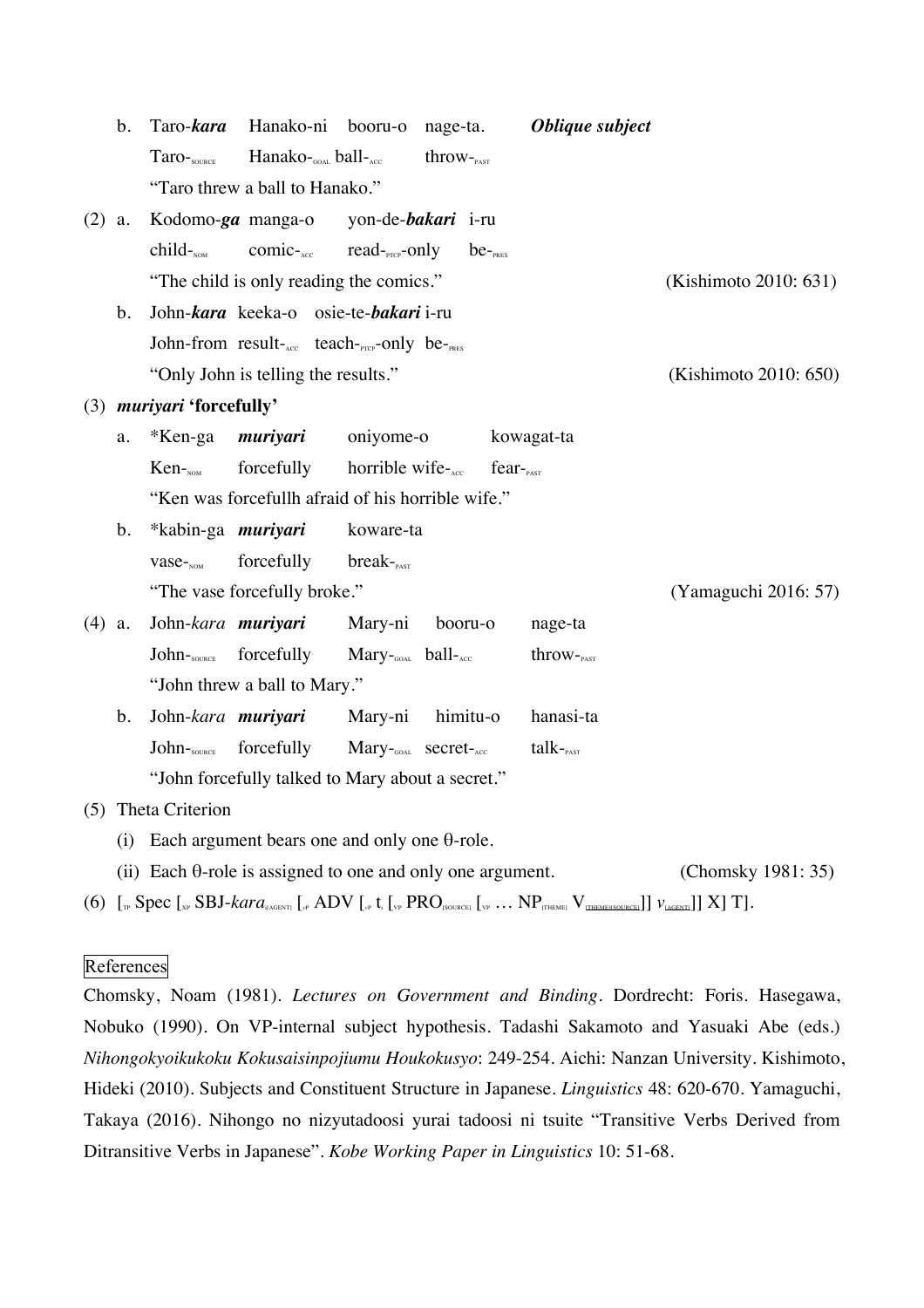### Focus-based Licensing Analysis of NP-ellipsis in English

Shuto, YAMAMURA (University of Tsukuba)

In this talk, I would like to propose that NP-ellipsis (NPE) with an adjectival remnant in English is licensed by focus-based licensing mechanism and also suggest that the assumption of deleting the complement of the licensing head is plausible under the current labeling theory.

It has been argued that NPE licensing is related to the morphological realization of the spec-head relation (Saito and Murasugi (1990), Lobeck (1995)). Haumann (2003) argues that while the headless DP in the second conjunct is not possible in English, as in (1), it is attested in Old English texts, as in (2).

(1) \* John bought the red car and [the green]. (Kester (1996: 58))

(2) se legfamblawenda seað & se fula … þæt wæs helle tintreges muð that emitting-foam pit & that foul RSP was hell's torment's mouth 'the pit which foamed up with flame and was so foul … was the mouth of hell's torment' (cobede,Bede\_5:13.432.7.4345/translation in Miller (1891))

This difference is attributed to the presence/absence of the inflectional suffix on the adjective, and this idea is embodied, for example, by the (in)existence of the features on Agr, as in (3).

- (3) a. [DP the  $[A_{\text{gr}}P \text{ green}$   $[A_{\text{gr}}' \text{Agr} \quad [N_{\text{P}} \dots]]]]$ 
	- b.  $\left[\int \int \int \text{P} \, \text{S} \text{P} \left[ A \text{P} \right] \text{P} \left[ \text{P} \right] \text{P} \left[ \text{P} \right] \text{P} \left[ \text{P} \right] \text{P} \left[ \text{P} \right] \text{P} \left[ \text{P} \right] \text{P} \left[ \text{P} \right] \text{P} \left[ \text{P} \right] \text{P} \left[ \text{P} \right] \text{P} \left[ \text{P} \right] \text{P} \left[ \text{P} \right] \text{P} \left[ \text{P} \right] \text{P$

Such inflection-based licensing analyses of ellipsis appears to be successful, but consider the following example, taken from BYU-BNC (Davies 2004-).

(4) the gulf between the richer families and **the very poor** was getting wide. The second conjunct in (4) is an instance of NPE, in which its missing head noun "families" is recovered from the antecedent *the richer families*. NPE like (4) is possible in English when the adjectival remnant shows a sharp contrast (Günther (2011)). Since the adjective *poor* does not have any inflectional ending, so we cannot rely on the inflection-based licensing mechanism.

In this talk, I assume with Corver and van Koppen (2008) that NPE is licensed by contrastive focus, not by inflection. Their analysis of NPE with an adjectival remnant is summarized as in (5), where is omitted, and the relevant notions are summarized as in (6).

- (5)  $\left[ \text{DP } D \left[ \text{FocP } AP_i^{[+Op]} \left[ \text{Foc'} \text{Foc}^{0[E]/[+Op]} \left[ \text{KP } t^{\text{AP}} \left[ \text{K}^{\text{Y}} X \left[ \text{NP } N \right] \right] \right] \right] \right] \right]$
- (6) a. Foc<sup>0</sup> is specified for the  $[-Op]$  feature to attract a focused item and the [E] feature (Merchant (2001)) to delete its complement.
	- b. A prenominal AP originating in [Spec, XP] has the [+Op] feature to be attracted by  $[+Op]$  on Foc<sup>0</sup>.

Thus, we can successfully account for the inflection-less NPE like (4), under the focus-based licensing approach to ellipsis.

In the phase theory, this feature-driven deletion analysis seems plausible, so I basically follow this line of arguments. But the only issue that I would like to note is about the target of the deletion: why the complement of the licensing head can be marked for deletion? This will be accounted for under the current labeling theory (Chomsky (2015)), without assuming specific featural characteristics of the licensing head. Suppose that NPE in (5) can be updated to that in (7), and my analysis is summarized as in (8).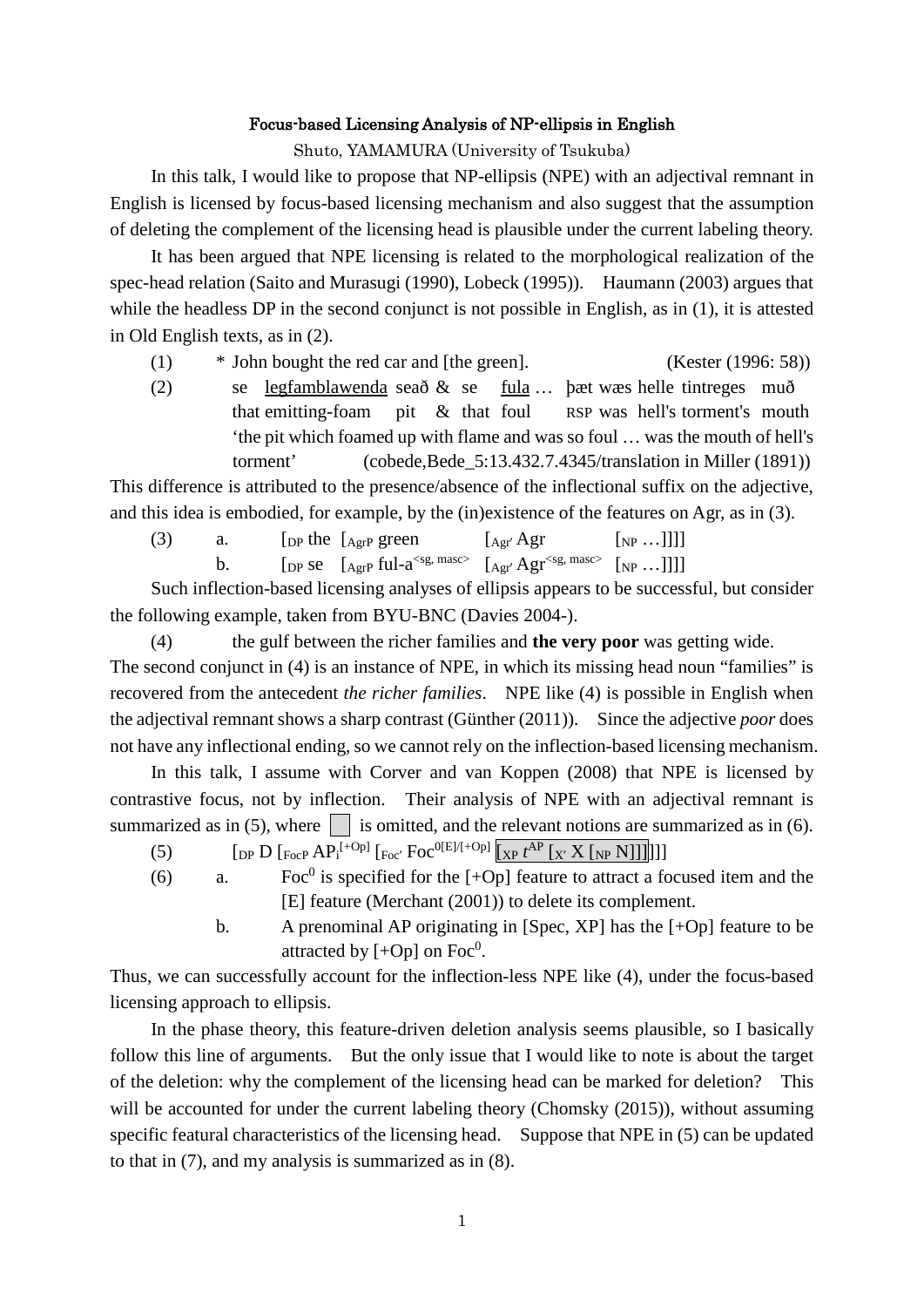- (7)  $\qquad \qquad [\text{DP } D \; [\text{100} \; \text{Foc}, \text{Foc} \; \text{AP}^{[+Foc]} \; [\text{Foc} \; \text{Foc}^0 \; [\text{NP } t^{\text{AP}} \; [\text{NP } \dots \; ]]]]]], \text{ where } \Box \text{ is deleted.}$ 
	-
- (8) a. AP with a focus feature  $AP^{[+Foc]}$  internally merge with FocP to form a focus-presupposition configuration, resulting in a label <Foc, Foc>.
	- b. The complement of  $Foc^0$  may be deleted, but  $Foc^0$  itself has to remain for later labeling and full interpretation.

In (8a), AP<sup>[Foc]</sup> and FocP correspond to focus and presupposition, respectively, and then the pair corresponds to the traditional configuration which has been assumed to be essential to ellipsis licensing, namely the spec-head relation. Neither of  $AP^{[+Foc]}$  and FocP should be subject to any further operation, to keep the label <Foc, Foc> intact; if there is any further operation to them, the label collapses and some other interpretation which is not intended will come up (see Chomsky (2015)). However, the deletion of the complement of  $Foc^0$  is not problematic. In (7), NP is deleted, but Foc<sup>0</sup> remains, so FocP remains as well. Hence, the label  $\langle$ Foc, Foc $\rangle$ survives and the intended interpretation can be obtained.

This focus-based licensing analysis of ellipsis implies a necessity of reconsidering instances of NPE in earlier English like (2). Under the inflection-based licensing analysis, it is the instance of NPE licensed by the rich adjectival inflection. Under the focus-based licensing analysis, however, we may question if it is true, since adjectives do not show a contrast. Compare the adjectives in (2); *legfamblawenda* 'foaming up with flame' and *fula* 'foul, stinking'. They do not show a contrast. Rather, they modify the same noun *seað* to attribute its property, and the whole nominal phrase functions as subject of the verb *wæs*, which is in its past singular form. Thus, the example in (2) may not be an appropriate instance to argue for the analysis of NPE in earlier English.

### **References**

- Chomsky, Noam (2015) "Problems of Projection: Extensions," *Structures, Strategies and Beyond: Studies in Honour of Adriana Belletti*, ed. by Eli Di Domenico, Cornelia Hamann and Simona Matteini, 3-16, John Benjamins, Amsterdam/Philadelphia.
- Corver, Norbert and Marjo van Koppen (2008) *Let's Focus on Noun Phrase Ellipsis*, ms.
- Davies, Mark. (2004-) *BYU-BNC*. (Based on the British National Corpus from Oxford University Press). Available online at https://corpus.byu.edu/bnc/.
- Günther, Christine (2011) "Noun Ellipsis in English: Adjectival Modifiers and the Role of Context," *English Language and Linguistics* 15, 279-301.
- Haumann, Dagmar (2003) "The Postnominal '*And* Adjective' construction in Old English," *English Language and Linguistics* 7, 57-83.
- Kester, Ellen-Petra (1996) "Adjectival Inflection and the Licensing of Empty categories in DP," *Journal of Linguistics* 32, 57-78.
- Lobeck, Anne (1995) *Ellipsis: Functional Heads, Licensing, and Identification*, Oxford University Press, Oxford.
- Merchant, Jason (2001) *The Syntax of Silence: Sluicing, Islands, and the Theory of Ellipsis*, Oxford University Press, Oxford.
- Miller, Thomas (1891) *The Old English Version of Bede's Ecclesiastical History of the English People* Part 1, 2, Oxford University Press.
- Saito, Mamoru and Murasugi Keiko (1990) "N′-Deletion in Japanese: A Preliminary Study," Japanese-Korean Linguistics 1, 285-301.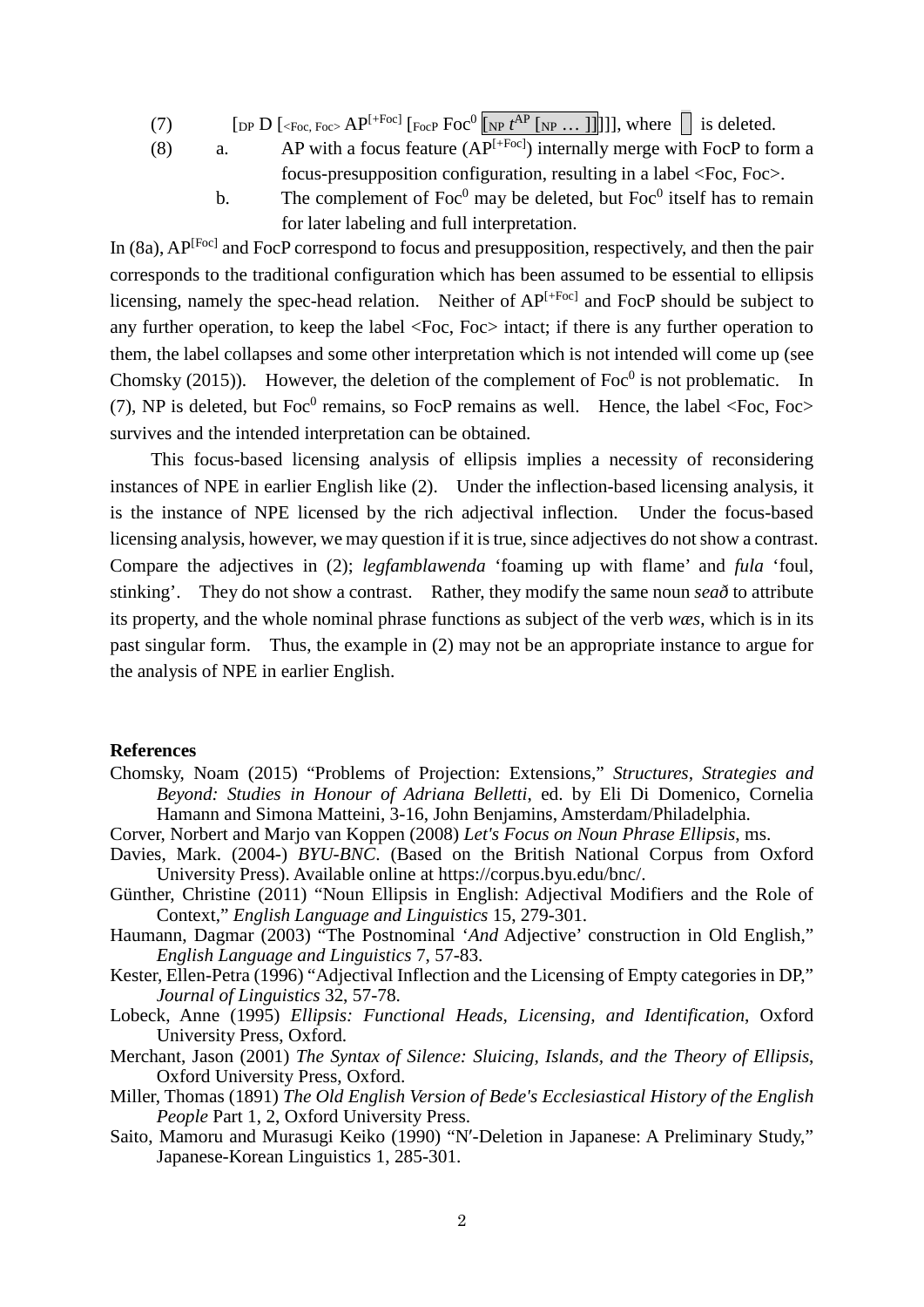## A Spanning Approach to Quantifier in Classifier Languages Yusuke Yoda (Toyo Gakuen University)

This paper argues for atomic CL(ASSIFIER), which is one of instances of the CL system within the tenet of DIS-TRIBUTED MORPHOLOGY and claims that CL is an position where allomorphs occur and such allomorphs should be accounted for by SPANNING (Svenonius 2016). Japanese is an instance of the classifier languages and has a variety of allomorphs depending on the host nominal. Among them, this paper focuses on atomic CLs (Matsumoto 1991,1993) which alter among three forms depending on features on host nominal (i.e. [ HUMAN, ANIMAL, INANIMATE  $\vert$ ) as in (1).

|    | (1) a. Gakusei san-{ $\min$ *biki/*tsu}  | Hako mi- $\{\text{*min}/\text{*biki/tsu}\}$ |
|----|------------------------------------------|---------------------------------------------|
|    | student three-CL                         | $box$ 3-CL                                  |
| b. | Inu san- $\{\text{*nin/biki/*}$ tsu $\}$ |                                             |
|    | $\log 3$ -CL                             |                                             |

In all cases of (1) above, Numeral Quantifier, which consists of Q(uantifier) and CL, counts the number of its host, and CL interprets one of three features on the host nominal. For instance, *gakusei* 'student' is a nominal which bears the [HUMAN ] feature, and therefore, the CL's exponents should be a variant of /nin/. Moreover, phonologically speaking, each of CLs in (1) has allophones as illustrated in (2).

(2) a.  $/nin/ \leftrightarrow [ri], [nin]$ b. /hiki/  $\leftrightarrow$  [ piki ], [ hiki ], [ biki ] c. /tu/  $\leftrightarrow$  [ tsu ],  $\phi$ 

To sum, Japanese has following three types of dependency.

- (3) a. NP-CL dependency
	- b. NP-Quantifier dependency
	- c. Quantifier-CL dependency

However, the existing analysis within the tenet of DM, *√ rt* must be categorized to be spelled-out. In other words, the host nominals in (1) must be a results of  $\sqrt{rt}$  + cyclic or categorial determining head (*c*), which intervenes for the CL to interpret the features on  $\sqrt{rt}$ . To prevent such state of affairs and to put all the features of  $\sqrt{rt}$  out into one single domain, I assume SPANNING proposed by Svenonius (2016). Spannning is based on Extended Projection and defined as in (4).

(4) A span in a contiguous sequence of head in a head-complement relation

For instance, this spanning mechanism accounts for Lexical Insertion in the following manner. For the case of "mouse-mice" alternation,  $\langle N, n, # \rangle$  targets the Lexical Matching (i.e. Vocabulary Insertion). In another case like "piglets", the same span can lexicalizes multiple exponents as in:

(5) a.  $\text{/pig/} \leftrightarrow \text{&} \sqrt{}$ *r* b. /let/  $\Leftrightarrow$   $\lt n$  > c. /z/  $\Leftrightarrow$   $\lt \#$  >

Furthermore, I assume the  $[[[[\sqrt{rt} n] Q] CL]$  Case  $] D]$  for the nominal structure, where  $\sqrt{rt}$  adjoins to *n* (cf. Wood & Marantz 2016). This is because if, in the hypothetical context, some new technology invents a